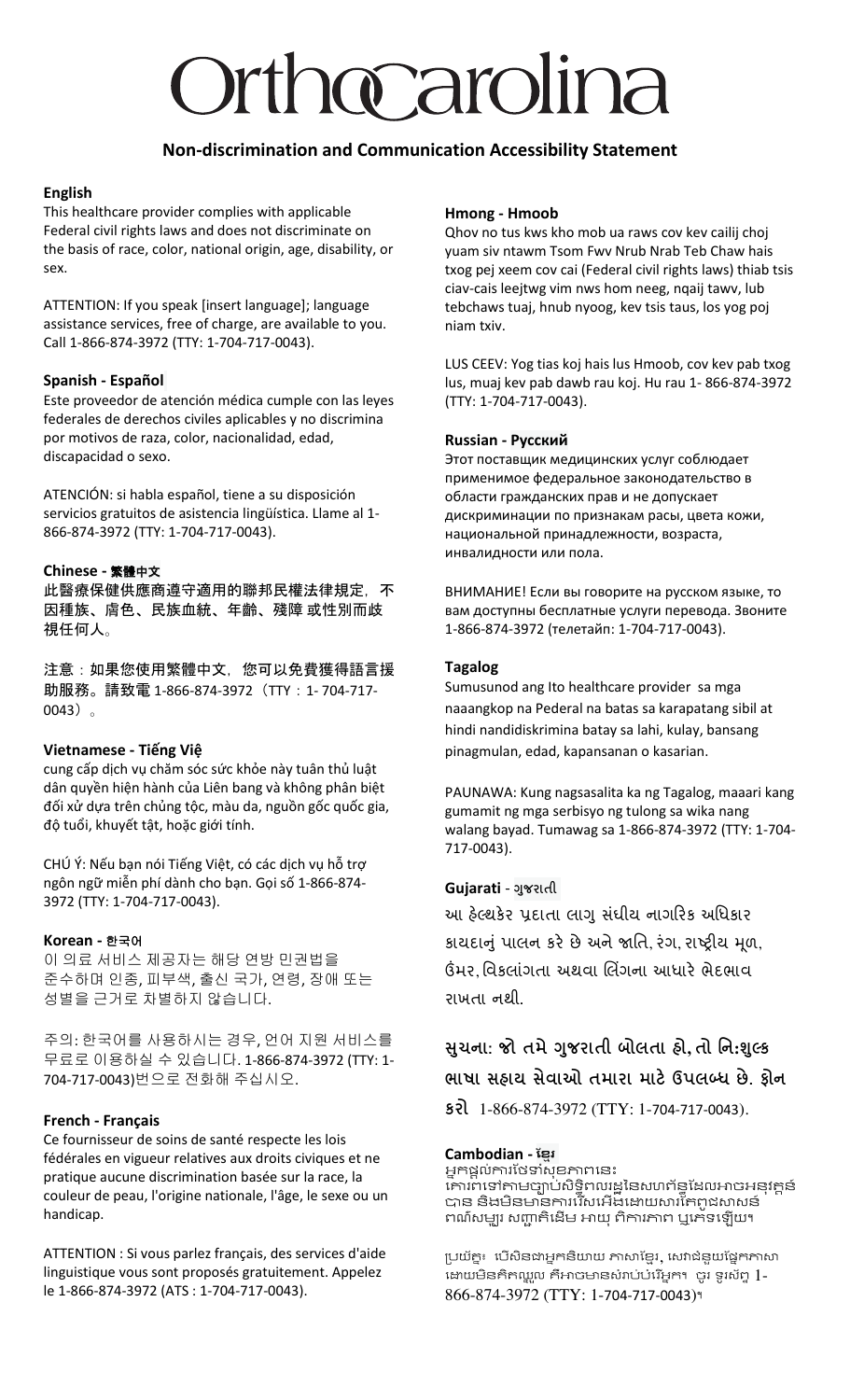#### **German - Deutsch**

Diese Gesundheitsversorgung erfüllt geltenden bundesstaatliche Menschenrechtsgesetze und lehnt jegliche Diskriminierung aufgrund von Rasse, Hautfarbe, Herkunft, Alter, Behinderung oder Geschlecht ab.

ACHTUNG: Wenn Sie Deutsch sprechen, stehen Ihnen kostenlos sprachliche Hilfsdienstleistungen zur Verfügung. Rufnummer: 1-866-874-3972 (TTY: 1-704- 717-0043).

#### **Hindi - ह िंदी**

यह स्वास्थ्य सेवा प्रदाता लागू होने योग्य संघीय नागरिक अधिकार कानूनों का पालन करता है और नस्ल, रंग, राष्ट्रीय मूल, आयु, विकलांगता या लिंग के आधार पर भेदभाव नहीं करता है।

ध्यान दें: यदि आप हिंदी बोलते हैं तो आपके लिए मुफ्त में भाषा सहायता सेवाएं उपलब्ध हैं। 1-866-874-3972 (TTY: 1-704-717-0043) पि कॉल किें।

#### **Laotian -** ພາສາລາວ

ຜູ້ໃຫ້ການບໍລິການເບິ່ງແຍງດູແລສຸຂະພາບນີປະຕິບັດຕາ ມກົດໝາຍສິດທິພົນລະເມືອງຂອງລັດ ແລະ ໍ ິ່ ບໍ່ຈຳແນກຄວາມແຕກຕ່າງບົນພື້ນຖານເຊື້ອຊາດ, ສີຜິວ, ຊາດກາເນີດ, ອາຍຸ, ຄວາມພິການ, ຫຼື ແພດ.

ໂປດຊາບ: ຖ້າວ່າ ທ່ານເວົາພາສາ ລາວ, ການບໍລິການ ຊ່ວຍເຫຼືອດ້ານພາສາ, ໂດຍບໍ່ເສັ້ງຄ່າ, ແມ່ນມີພ້ອມໃຫ້ ິ່ ທິ່ ານ. ໂທຣ 1-866-874-3972 (TTY: 1-704-717-0043).

#### **Japanese -** 日本語

この医療機関は適用される連邦公民権法を遵守し、 人種、肌の色、出身国、 年齢、障害または性別に 基づく差別をいたしません。

注意事項:日本語を話される場合、無料の言語支援 をご利用いただけます。1-866-874-3972(TTY:1-704- 717-0043)まで、お電話にてご連絡ください。

#### **Portuguese - Português**

Este profissional de saúde cumpre as leis de direitos civis federais aplicáveis e não exerce discriminação com base na raça, cor, nacionalidade, idade, deficiência ou sexo.

ATENÇÃO: Se fala português, encontram-se disponíveis serviços linguísticos, grátis. Ligue para 1-866-874-3972 (TTY: 1-704-717-0043).

#### **Ukrainian - Українська**

Цей постачальник медичних послуг дотримується чинних федеральних законів про цивільні права та не допускає дискримінації за ознакою раси, кольору шкіри, національного походження, віку, інвалідності чи статі.

УВАГА! Якщо ви розмовляєте українською мовою, ви можете звернутися до безкоштовної служби мовної підтримки. Телефонуйте за номером 1-866-874-3972 (телетайп: 1-704-717-0043).

#### **العربية - Arabic**

يلتزم مقدم الرعاية الصحية هذا بقوانين الحقوق المدنية الفدرالية المعمول بها وال يميز على أساس العرق أو اللون أو األصل الوطني أو السن أو اإلعاقة أو الجنس.

ملحوظة: إذا كنت تتحدث اذكر اللغة، فإن خدمات المساعدة اللغوية تتوافر لك بالمجان. اتصل برقم 866-874-3972-1)رقم هاتف الصم والبكم: 704-717-0043-1(.

#### **ُر ُدو - Urdu ا**

یہ صحت کی دیکھ بھال کی خدمت فراہم کنندہ قابل اطالق وفاقی شہری حقوق کے قوانین کی تعمیل کرتا ہے اور نسل، رنگ، قومی نژاد، عمر، معذوری، یا جنس کی بنیاد پر تفریق نہیں کرتا ہے۔

خبردار: اگر آپ اردو بولتے ہیں، تو آپ کو زبان کی مدد کی خدمات مفت میں دستیاب ہیں ۔ کال کریں -1 :TTY (1-866-874-3972 704-717-0043).

#### **فارسی - Farsi**

ارائه دهنده خدمات از قوانين حقوق مدنی فدرال مربوطه تبعيت می کند و هيچگونه تبعيضی بر اساس نژاد، رنگ پوست، اصليت مليتی، سن، ناتوانی يا جنسيت افراد قايل نمی شود.

توجه: اگر به زبان فارسی گفتگو می کنيد، تسهيالت زبانی بصورت رايگان برای شما فراهم می باشد. با (1-704-717-0043 :TTY (1-866-874-3972 تماس بگيريد.

#### **Amharic -** አማርኛ

ይህ የጤና እንክብካቤ አቅራቢ የሚመለከታቸው የፌደራል ሲቪል መብቶች ህጎች አክብሮ የሚሰራ ሲሆን ዘር፣ የቆዳ ቀለም፣ ብሄራዊ መነሻ፣ እድሜ፣ የአካል ጉዳት፣ ወይም ጾታ መሰረት ያደረጋ አድልዎ አይፈጽምም።

ማስታወሻ: የሚናገሩት ቋንቋ ኣማርኛ ከሆነ የትርጉም እርዳታ ድርጅቶች፣ በነጻ ሊያግዝዎት ተዘጋጀተዋል፡ ወደ ሚከተለው ቁጥር ይደውሉ 1-866-874-3972 (መስማት ለተሳናቸው: 1-704-717- 0043).

#### **Bengali - বাাংলা**

এই হেল্থকেয়ার সরবরাহকারী প্রযোজ্য ফেডেরাল দেওয়ানি অধিকারের আইনগুলি অনুসরণ করে চলে এবং জাতি, গায়ের রঙ, জাতীয়তার উৎস, বয়স, অক্ষমতা বা লিঙ্গ পরিচয়ের ভিত্তিতে বৈষম্যসূচক আচরণ করে না।

লক্ষ্য করুনঃ যদি আপনি বাংলা, কথা বলতে পারেন, তাহলে নিঃখরচায় ভাষা সহায়তা পরিষেবা উপলব্ধ আছে। ফোন করুন ১-866-874-3972 (TTY: ১-704-717-0043)।

#### **Ibo - Igbo asusu**

Nke a ahụike na-eweta na eso usoro iwu federal civil rights. Ha a nakwagi akpachapu onye o bula n'ihe e be o nye ahu si, a gburu ya, colo ahu ya, aha ole onye ahu di, ma o bu nwoke ma o bu nwanyi.

Ige nti: O buru na asu Ibo asusu, enyemaka diri gi site na call 1-866-874-3972 (TTY: 1-704-717-0043).

#### **Yoruba - èdè Yorùbá**

Yi ilera olupese tele ilana ofin ijoba apapo lori eto ara ilu atipe won ko gbodo sojusaju lori oro eya awo, ilu-abinibi, ojo-ori, abarapa tabi okunrin ati obinrin.

AKIYESI: Ti o ba nso ede Yoruba ofe ni iranlowo lori ede wa fun yin o. E pe ero ibanisoro yi 1-866-874- 3972(TTY: 1-704-717-0043).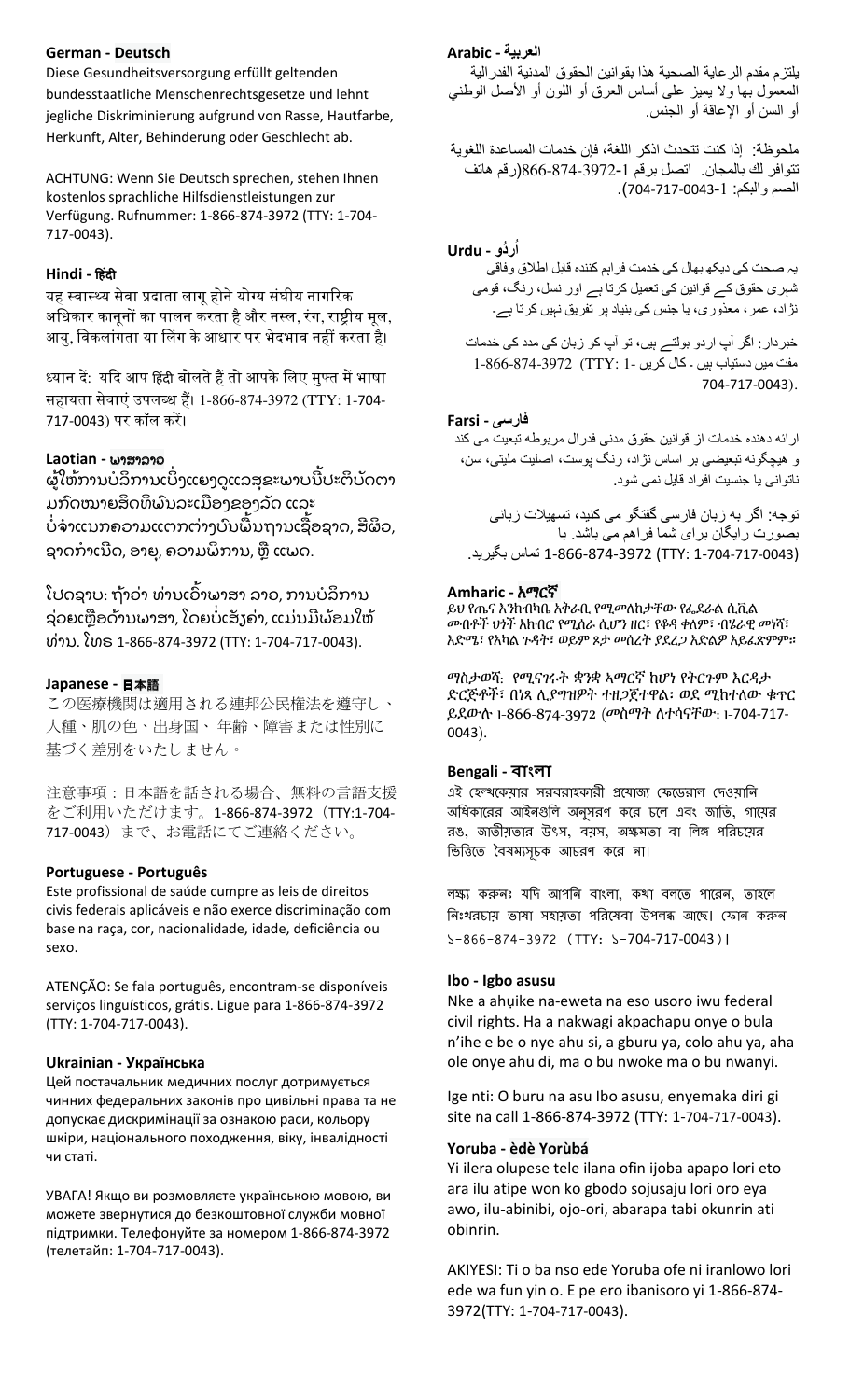#### **Bassa - Ɓàs -wùɖù-po-ny**

| Nyoun-          | $d\acute{o}$ - mú wódó jè g -gm $\grave{o}$ -                |                 |                      |
|-----------------|--------------------------------------------------------------|-----------------|----------------------|
|                 | $\frac{6}{9}$ ódó-gmà $6e$ $6e$ wa k $\frac{6}{9}$ d         |                 | -oŭn                 |
| gbo<br>kồ nyo ɓ | $\mathfrak{S}$                                               | $\delta$ nyoŭn- |                      |
|                 | , m <sub>2</sub> dy <sup>3</sup> - bédée, m <sub>2</sub> bód |                 |                      |
| sò kõε, moo zõ  | dă                                                           | , m             | k <sup>3</sup> dyίε, |
| moo m me mò     | moo                                                          | ٠               |                      |

Dè de nìà ke dyéd ɔ -wùɖùpo-nyɔ ] ɖu kà kò ɖò po-poɔ ɓ áa. Đá 1-866-874-3972 (TTY:1-704-717-0043)

#### **Cushite - Afaan Kuush**

Dhiyeessaan tajaajila fayyaa kun seerawwan mirgoota hawaasaa Federaalaa kan kabaju yoo ta'u sabummaa, bifa, biyya dhalootaa, umurii, hir'ina qaamaa, yookan koornayaan loogii hin taasisu.

HUBACHIISA: Afaan Kuush kan dubbattan yoo ta'e, tajaajilliwwan deeggarsa afaanii, kaffaltii malee, isiniif ni dhiyaatu. 1-866-874-3972 (TTY: 1-704-717-0043) bilbilaa.

#### $Karen - \infty$ ညီကျိ $5$

တၢ်ကွ၊်ထွဲတၢ်အိဉ်ဆုဉ်အိဉ်ချ ကရ၊အံ၊လူ၊ဟိမ၊ထွဲကိၢိစ၊ဖိုဉ်ထံဖိကိၢိဖိတ၊်ခွဲးတ၊်ယာ် အတၢ်သိဉ်တၢ်သိဒီးတပ်ာ်ထံနီးဖးတ၊်လာဒီးသန္းထိဉ်သးလ၊တိၤပတိၢ်, ဖံးဘုဉ်လွဲ၊်, ဂံ၊် ထံးကလု9်, သးနံ1်, တၢ်က္႐်ဂီဟဂ္ဂၤ, မှတမှာ် တၢ်အမုဉ်ခွါဘဉ်နဉ်လီၤ.

'&ကနဉ်–နမ့္ပ်ကတိၤကညီကျိ9်– ကျိ9်အတ္တ်တိစာများစားတ်ဖီးတ္က်မဟေဖဉ်, လာတဘဉ် လက်ဘူးလဲ, အိဉ်လာနဂိၢိန္ဉ်လီး ကိႏလီတဲစိဖဲ  $1$ -866-874-3972 (TTY: 1-704-717-0043) mm.

#### **Patient Nondiscrimination & Accessibility Policy** Patient Nondiscrimination & Accessibility Policy

OrthoCarolina complies with applicable Federal civil rights laws and does not discriminate on the basis of race, color, creed, age, religion, gender, sexual orientation, national origin, citizenship, application with or service in the military, or disability. OrthoCarolina does not exclude people or treat them differently because of race, color, creed, age, religion, gender, sexual orientation, national origin, citizenship, application with or service in the military, or disability.

#### $T$  and  $T$  is providers:  $T$  is provided its providers:  $T$  is provided its providers:  $T$  is provided its providers:  $T$  is provided its providers:  $T$  is provided its providers:  $T$  is provided its providers:  $T$  is pr OrthoCarolina:

• Provides free aids and services to people with disabilities to communicate effectively with us, such as:

- Qualified sign language interpreters ° Qualified sign language interpreters
- ° Information in audio formats
- Provides free language services to people whose primary language is not English, such as:
- $\circ$  Qualified interpreters
- $\circ$  Information in other languages

If you need these services, notify a staff member at the location where you are being seen.

J<br>these services or discriminated in another way on the basis of race, color, creed, age, religion, gender, sexuhas failed to provide these services or discriminated in the services of the services of the services of the services of the services of the services or discriminate or discriminate  $\frac{1}{2}$ and an order  $\gamma$  and basis of  $\beta$  rate, color, color, creed, and  $\beta$ with or service in the military, or disability, you can file a<br>arisonase with  $c_{\rm c}$  and  $c_{\rm c}$  application with order with order military, order with order  $\alpha$ If you believe that OrthoCarolina has failed to provide grievance with:

> Compliance Department OrthoCarolina 4601 Park Road, Suite 250 Charlotte, NC 28209 704-323-2313 (phone) 704-323-2313 (phone) 704-945-7697 (fax) 704-945-7697 (fax)

email. If you need help filing a grievance, Amy Pendemain. If you need help filling a grievance, Amy Portal<br>ergast is available to help you. You can also file a civil Pendergast is available to help you. You can also file a rights complaint with the U.S. Department of Health and civil rights complaint with the U.S. Department of Health Human Services, Office for Civil Rights, electronically and Human Services, Office for Civil Rights, through the Office for Civil Rights Complaint Portal, en organisme of through the Afganco complement of the  $\sim$ aramatic at imperite pertamining energy person temperature.<br>or by mail or phone at: U.S. Department of Health and or by man or priorio and order beparement or recentration<br>Human Services 200 Independence Avenue, SW Room mail or phone at: U.S. Department of Health and Human 509F, HHH Building Washington, D.C. 20201 1-800-368- Services 200 Independence Avenue, SW Room 509F, 1019, 800-537-7697 (TDD) Complaint forms are available  $H_{\text{H}} = \frac{H_{\text{H}}}{2\pi\epsilon_0} \frac{1}{2\pi\epsilon_0} \frac{1}{\epsilon_0} \frac{1}{\epsilon_0} \frac{1}{\epsilon_0} \frac{1}{\epsilon_0} \frac{1}{\epsilon_0} \frac{1}{\epsilon_0} \frac{1}{\epsilon_0} \frac{1}{\epsilon_0} \frac{1}{\epsilon_0} \frac{1}{\epsilon_0} \frac{1}{\epsilon_0} \frac{1}{\epsilon_0} \frac{1}{\epsilon_0} \frac{1}{\epsilon_0} \frac{1}{\epsilon_0} \frac{1}{\epsilon_0} \frac{1}{\epsilon_0} \frac{1}{\epsilon_0}$ at http://www.hhs.gov/ocr/office/file/index.html.<br> You can file a grievance in person or by mail, fax, or